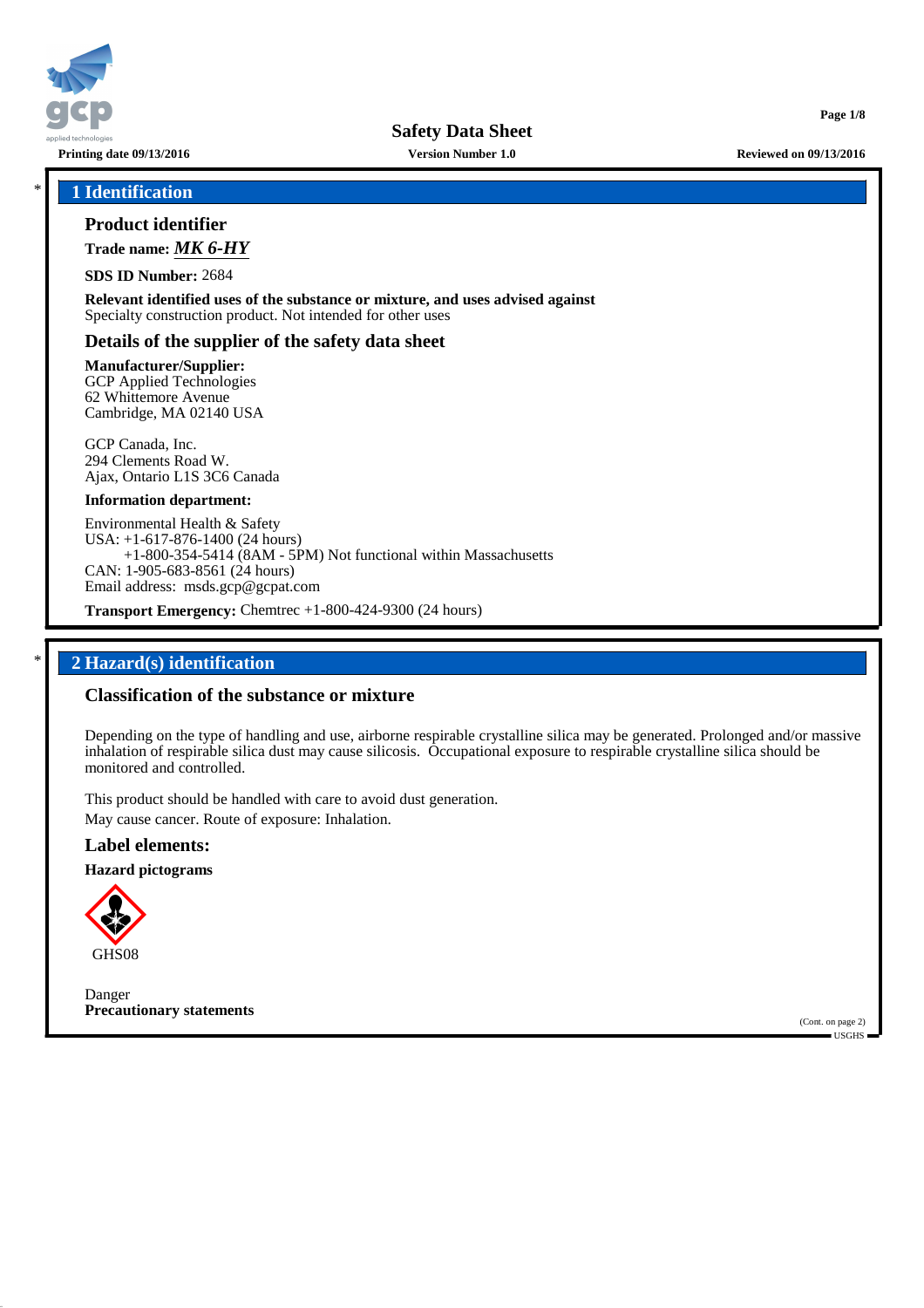## **Trade name:** *MK 6-HY*

Do not handle until all safety precautions have been read and understood. Avoid breathing dust. Wash thoroughly after handling. In case of inadequate ventilation wear respiratory protection. Dispose of contents container in accordance with all applicable regulations.

Wash contaminated clothing before reuse. If inhaled, get medical advice/attention if you feel unwell.

May cause skin and eye irritation. Use personal protection equipment as required.

#### FOR PROFESSIONAL USE ONLY **NFPA ratings (scale 0 - 4)**

0  $\overline{0}$  $Health = 1$ Fire  $= 0$ Reactivity  $= 0$ 

## **HMIS-ratings (scale 0 - 4)**

**HEALTH**  FIRE **REACTIVITY** 0 \*1  $\boxed{0}$ Health  $= *1$ Flammability  $= 0$ Reactivity  $= 0$ 

## **Other hazards**

1

#### **Results of PBT and vPvB assessment**

**PBT:** Not applicable. **vPvB:** Not applicable.

## \* **3 Composition/information on ingredients**

## **Chemical characterization: Mixture**

**Description:** Mixture of the hazardous substance(s) listed below with additional nonhazardous ingredients.

| <b>Hazardous components:</b> |                                                  |                                     |
|------------------------------|--------------------------------------------------|-------------------------------------|
|                              | $\overline{7778}$ -18-9 Calcium sulfate, natural | 50-90%                              |
|                              | 14808-60-7   Quartz $(SiO2)$                     | 1.0 - 2.0%                          |
|                              | 1317-65-3 Calcium carbonate                      | $\frac{1.0 - 10.0\%}{1.0 - 10.0\%}$ |
|                              |                                                  |                                     |

## \* **4 First-aid measures**

## **Description of first aid measures**

**General information:** Get medical advice/attention if you feel unwell.

**After inhalation:** If breathing has stopped, give artificial respiration then oxygen if needed.

#### **After skin contact:**

Immediately wash contaminated skin with soap or mild detergent and water. If this chemical soaks clothing, immediately remove clothing and wash skin.

If skin irritation occurs, consult a doctor.

#### **After eye contact:**

Rinse cautiously with water for several minutes. If eye irritation occurs, consult a doctor.

#### **After swallowing:**

Rinse mouth.

Do NOT induce vomiting.

**Information for doctor:**

**Most important symptoms and effects, both acute and delayed** No further relevant information available.



(Cont. from page 1)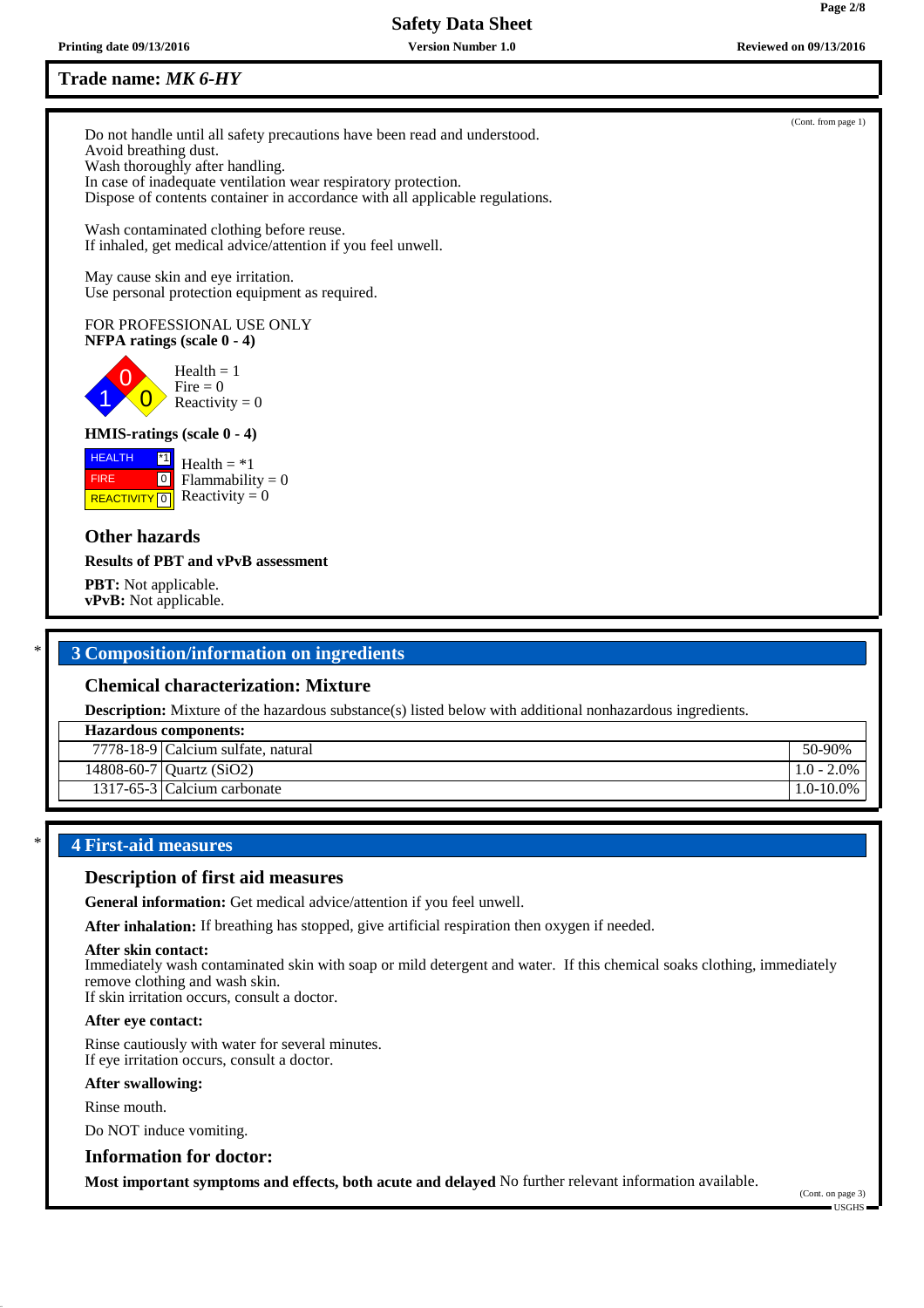**Trade name:** *MK 6-HY*

(Cont. from page 2)

**Page 3/8**

**Indication of any immediate medical attention and special treatment needed** No further relevant information available.

## \* **5 Fire-fighting measures**

**Special hazards arising from the substance or mixture** No further relevant information available.

**Additional information** No further relevant information available.

## \* **6 Accidental release measures**

#### **Personal precautions, protective equipment and emergency procedures**

Wear protective equipment. Keep unprotected persons away. Avoid formation of dust.

#### **Methods and material for containment and cleaning up:**

Sweep up spilled product into receptacles. Avoid formation of dust.

Vacuuming or wet sweeping may be used to avoid dust dispersal.

Dispose contaminated material as waste according to section 13 of the SDS.

#### **Reference to other sections**

See Section 7 for information on safe handling.

See Section 8 for information on personal protection equipment.

See Section 13 for disposal information.

### \* **7 Handling and storage**

#### **Handling:**

**Precautions for safe handling**

Do not breathe dust.

Fit dust covers to mixers.

Prior to welding or cutting, Monokote must be removed from steel surfaces likely to be exposed to excessive heating.

Avoid contact with skin.

Avoid contact with eyes.

#### **Conditions for safe storage, including any incompatibilities**

**Storage:**

**Further information about storage conditions:** Store in cool, dry conditions in well sealed original receptacles.

**Specific end use(s)** No further relevant information available.

## \* **8 Exposure controls/personal protection**

### **Additional information about design of technical systems:** No further data; see item 7.

#### **Control parameters**

|                          | Components with limit values that require monitoring at the workplace:                                          |  |
|--------------------------|-----------------------------------------------------------------------------------------------------------------|--|
|                          | 1317-65-3 Calcium carbonate                                                                                     |  |
|                          | TWA (USA) Short-term value: $10 \text{ mg/m}^3$ , mg/m3 ppm<br>Long-term value: $10 \text{ mg/m}^3$ , mg/m3 ppm |  |
|                          |                                                                                                                 |  |
|                          | (Particulate matter no asbestos)                                                                                |  |
| 14808-60-7 Quartz (SiO2) |                                                                                                                 |  |
| PEL (USA)                | see Ouartz listing                                                                                              |  |
|                          | (Cont. on page 4)                                                                                               |  |
|                          | $USGHS$ $-$                                                                                                     |  |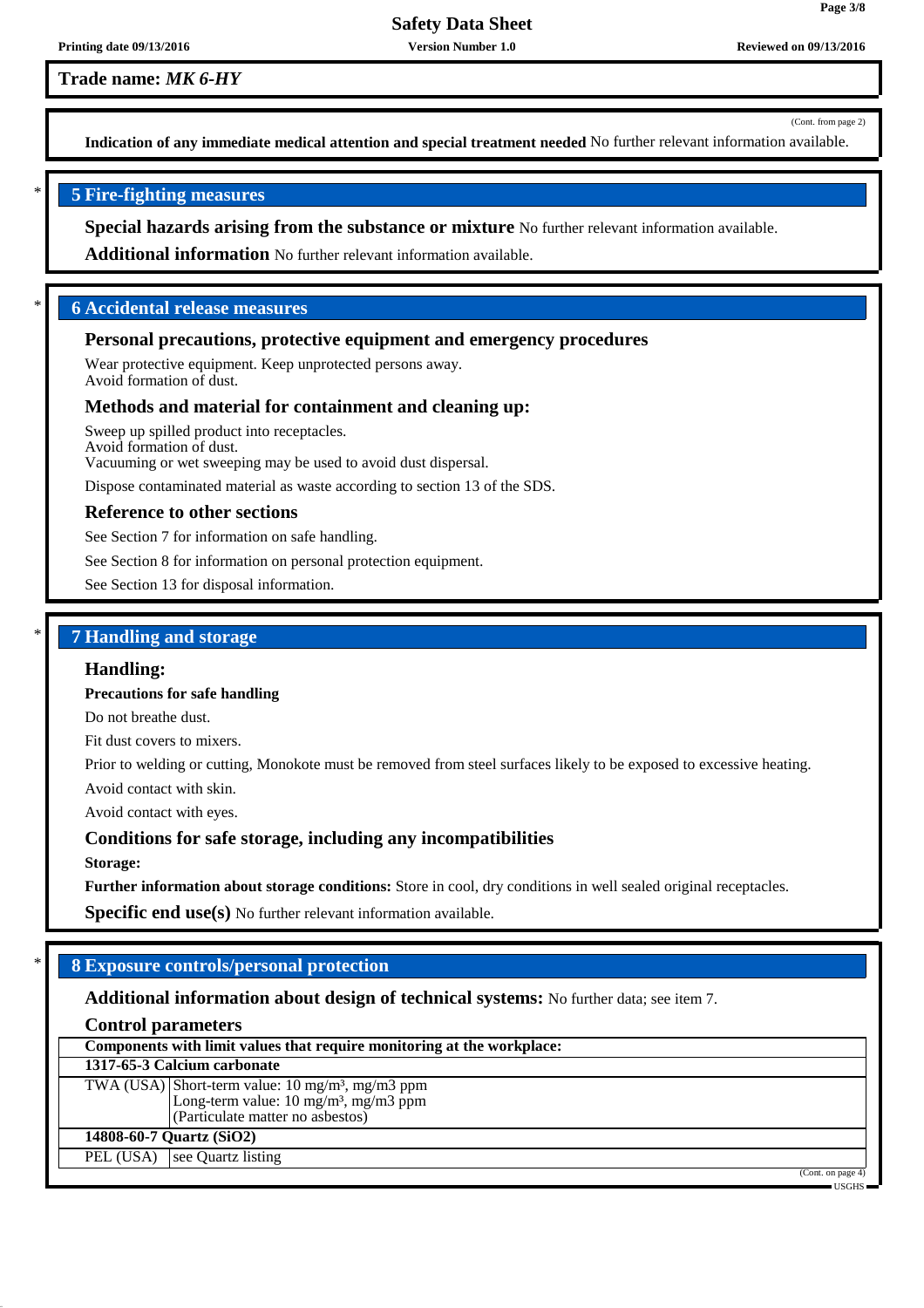**Page 4/8**

## **Trade name:** *MK 6-HY*

| (Cont. from page 3)                                    |  |
|--------------------------------------------------------|--|
| REL (USA)   Long-term value: $0.05*$ mg/m <sup>3</sup> |  |
| *respirable dust; See Pocket Guide App. A              |  |
| TLV (USA) Long-term value: $0.025*$ mg/m <sup>3</sup>  |  |
| * as respirable fraction                               |  |

**Additional Occupational Exposure Limit Values for possible hazards during processing:**

In addition to the exposure limits referenced above, the following non-specific limits for dust apply to this product; OSHA, 15 mg/m3-TWA for Total Dust and 5 mg/m3-TWA as Respirable Dust, ACGIH, 10 mg/m3-TWA as Total Dust and 3 mg/ m3-TWA as Respirable Dust.

#### **Additional information:**

The lists that were valid during the creation were used as basis. Canadian employers must consult the exposure limits in their province. **Work/Hygienic Practices:** The usual precautionary measures for handling chemicals should be followed.

### **Exposure controls**

Minimize airborne dust generation. Use process enclosures, local exhaust ventilation or other engineering controls to keep airborne levels below specified exposure limits. If user operations generate dust, or mist, use ventilation to keep exposure to airborne particles below the exposure limit. Apply organizational measures, eg. by isolating personnel from dusty areas. Remove and wash soiled clothing.

#### **Personal protective equipment:**

**General protective and hygienic measures:**

Store protective clothing separately.

The usual precautionary measures for handling chemicals should be followed.

#### **Breathing equipment:**

Control exposure to ingredients with workplace control parameters if mentioned above. If no ingredients are listed, respiratory protection is generally not required.

If exposure limits are listed and may be exceeded, use approved respiratory protective equipment and filter type appropriate for the listed ingredients. (NIOSH, CEN, etc.).

**Protection of hands:** Gloves should be worn to prevent skin contact and should be impermeable and resistant to the product.

**Material of gloves** Gloves should be worn to prevent skin contact and should be impermeable and resistant to the product.

#### **Eye protection:**



Safety glasses with side shield protection.

Safety glasses with side shields should be worn to prevent contact due to splashing. Under high vapor mist concentrations, tightly sealed goggles should be worn.

#### **Body protection:**

Use personal protective equipment as required.

Take off contaminated clothing.

## \* **9 Physical and chemical properties**

| a shekara ta 1972                                                                                        |                                             |  |
|----------------------------------------------------------------------------------------------------------|---------------------------------------------|--|
| Information on basic physical and chemical properties                                                    |                                             |  |
| <b>General Information</b><br>Appearance:<br>Form:<br>Color:<br>Odor:<br>Odor threshold:                 | Powder<br>Grey<br>Earthy<br>Not determined. |  |
| $pH-value (\sim):$                                                                                       | Not applicable.                             |  |
| <b>Change in condition</b><br><b>Melting point/Melting range:</b><br><b>Boiling point/Boiling range:</b> | Undetermined.<br>Undetermined.              |  |
|                                                                                                          |                                             |  |

(Cont. on page 5) USGHS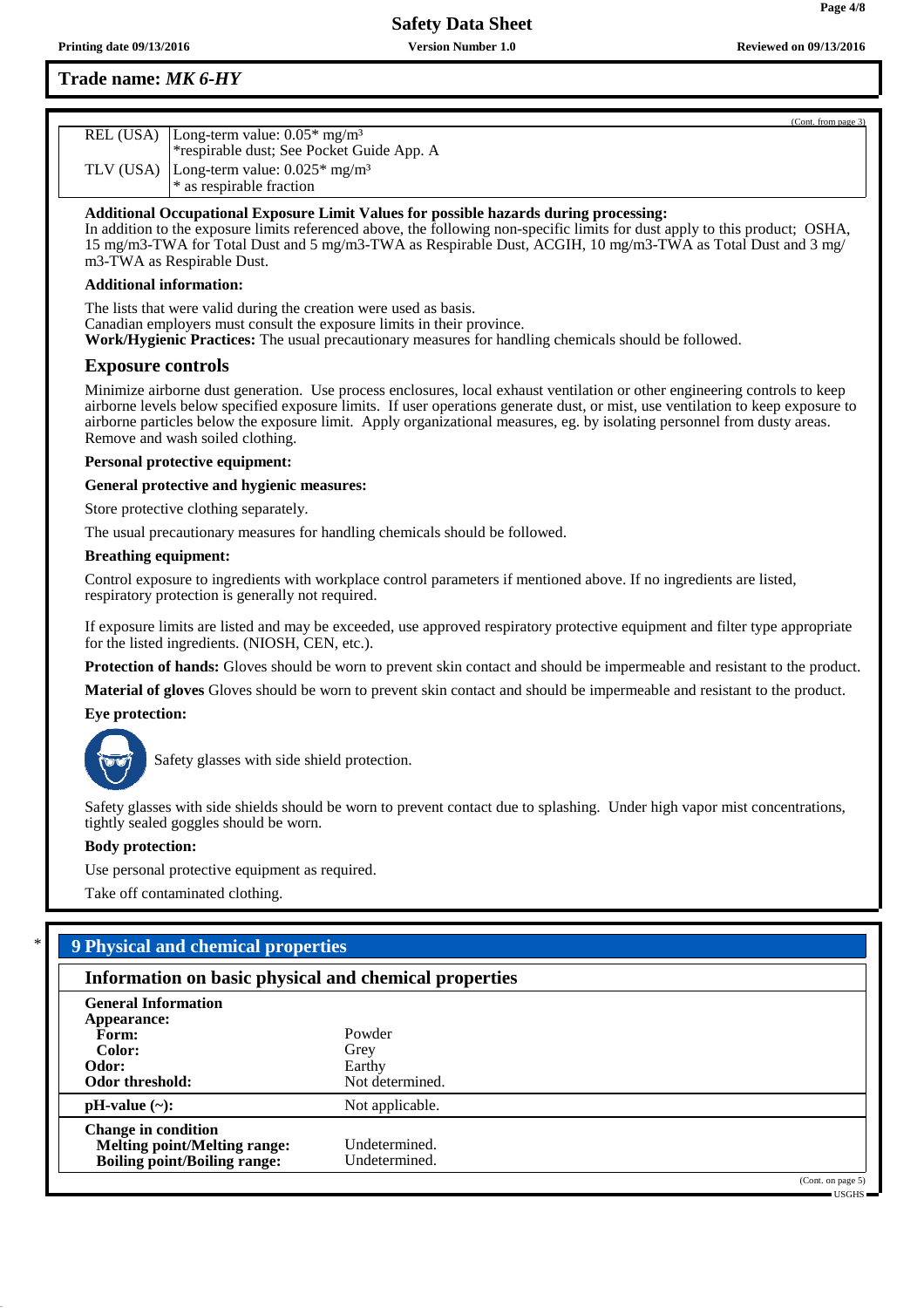| Printing date 09/13/2016 | <b>Version Number 1.0</b> | <b>Reviewed on 09/13/2016</b> |
|--------------------------|---------------------------|-------------------------------|
|--------------------------|---------------------------|-------------------------------|

|                                                                                                                    |                                                                                                  | (Cont. from page 4) |
|--------------------------------------------------------------------------------------------------------------------|--------------------------------------------------------------------------------------------------|---------------------|
| <b>Flash point:</b>                                                                                                | Not applicable.                                                                                  |                     |
| <b>Flammability (solid, gaseous):</b>                                                                              | Not determined.                                                                                  |                     |
| <b>Decomposition temperature:</b><br>Auto igniting:<br>Danger of explosion:                                        | Not determined.<br>Product is not selfigniting.<br>Product does not present an explosion hazard. |                     |
| <b>Explosion limits:</b><br>Lower:<br><b>Upper:</b><br><b>VOC Content (max):</b>                                   | Not determined.<br>Not determined.<br>Not determined.                                            |                     |
| Vapor pressure:<br>Density: $(\sim)$<br><b>Relative density</b><br><b>Vapor density</b><br><b>Evaporation rate</b> | Not applicable.<br>Not determined.<br>Not determined.<br>Not applicable.<br>Not applicable.      |                     |
| Solubility in / Miscibility with<br>Water:                                                                         | Not miscible or difficult to mix.                                                                |                     |
| Partition coefficient (n-octanol/water): Not determined.                                                           |                                                                                                  |                     |
| Viscosity:<br>Dynamic:<br>Kinematic:<br>Molecular weight                                                           | Not applicable.<br>Not applicable.<br>Not applicable.                                            |                     |
| <b>Other information</b>                                                                                           | No further relevant information available.                                                       |                     |

## **10 Stability and reactivity**

**Reactivity** Stable under normal conditions.

**Chemical stability**

**Thermal decomposition:** No decomposition if used according to specifications.

**Possibility of hazardous reactions** No further relevant information available.

**Conditions to avoid** No further relevant information available.

**Incompatible materials:** No further relevant information available.

**Hazardous decomposition products:**

Carbon monoxide and carbon dioxide

Cutting or welding may generate Sulfur dioxide.

**Additional information:** See section 7 for information on handling, storage and conditions to be avoided.

## \* **11 Toxicological information**

#### **Information on toxicological effects**

**Acute toxicity:**

#### **LD/LC50 values relevant for classification:**

**1317-65-3 Calcium carbonate** Oral LD50  $\qquad$  6450 mg/kg (rat) LC50, 96h 10.000 mg/l (fish)

#### **Primary irritant effect:**

**on the skin:** No irritating effect expected

**on the eye:** No irritating effect expected

**inhalation:** No irritating effect expected

**Additional toxicological information:** Prolonged exposure may cause risk of lung disease (i.e. silicosis and/or lung cancer).

(Cont. on page 6) USGHS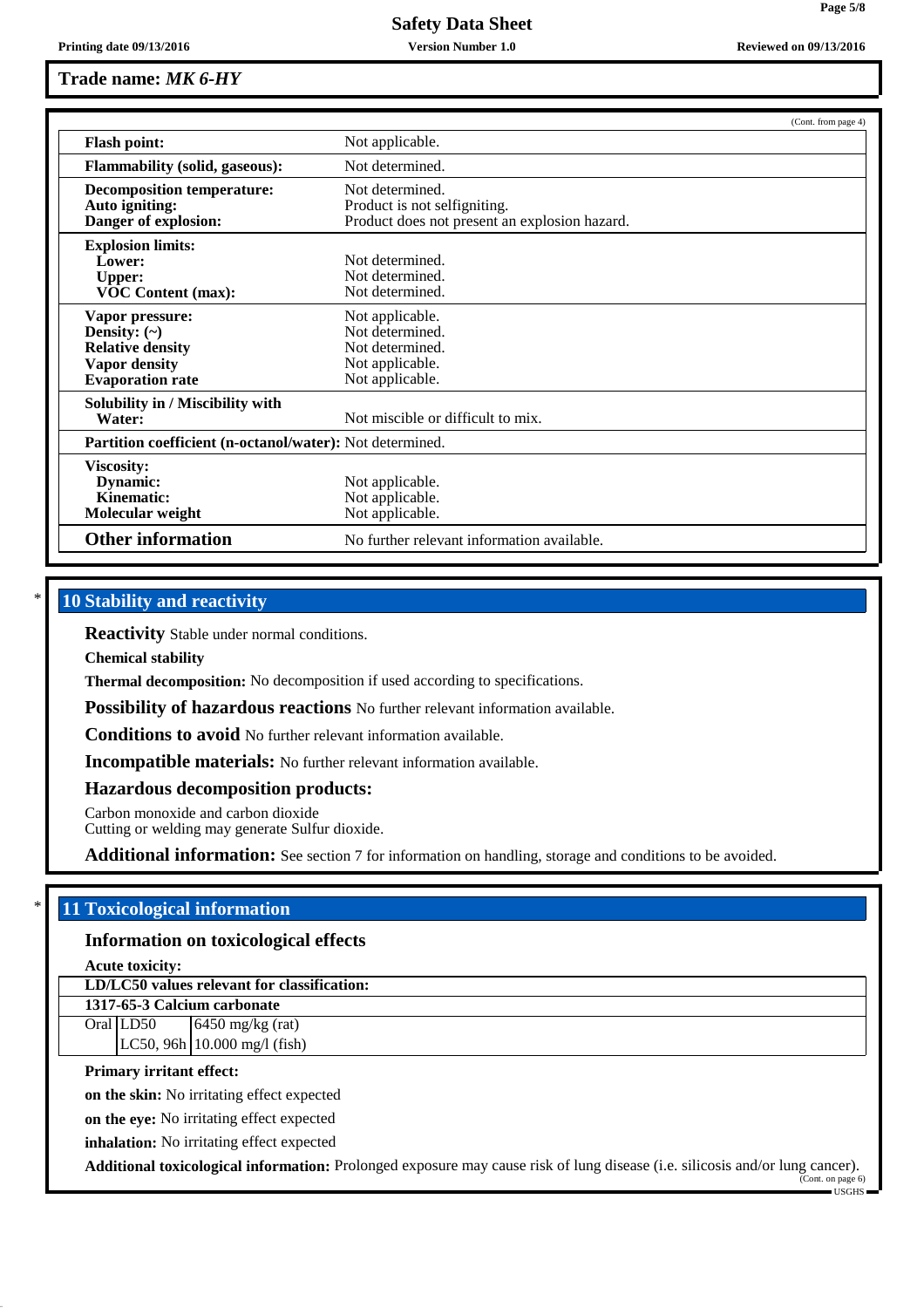**Trade name:** *MK 6-HY*

(Cont. from page 5)

**Page 6/8**

| Carcinogenic categories                                                                                                                                                  |   |
|--------------------------------------------------------------------------------------------------------------------------------------------------------------------------|---|
| <b>IARC (International Agency for Research on Cancer) Human Carcinogenicity:</b><br>Group 1- Positive, Group 2A- Probable, Group 2B- Possible, Group 3- Not Classifiable |   |
| 14808-60-7 Quartz (SiO2)                                                                                                                                                 |   |
| 9003-53-6 Expanded Polystyrene                                                                                                                                           | 3 |
| <b>NTP (National Toxicology Program)</b><br>K-Known to be carcinogenic, R-May reasonably be anticipated to be carcinogenic                                               |   |
| 14808-60-7 Quartz $(SiO2)$                                                                                                                                               | K |
| <b>OSHA-Ca (Occupational Safety &amp; Health Administration)</b>                                                                                                         |   |
| None of the ingredients is listed.                                                                                                                                       |   |

# **12 Ecological information**

#### **Toxicity**

**Aquatic toxicity:**

**1317-65-3 Calcium carbonate**

EC50, 48h 1.000 mg/l (daphnia magna)

EC50, 72h 10.000 mg/l (algae)

**Persistence and degradability** No further relevant information available.

#### **Behavior in environmental systems:**

**Bioaccumulative potential** No further relevant information available.

**Mobility in soil** No further relevant information available.

**Additional ecological information:**

**General notes:** Not known to be hazardous to water.

#### **Results of PBT and vPvB assessment**

**PBT:** Not applicable. **vPvB:** Not applicable.

**Other adverse effects** No further relevant information available.

## **13 Disposal considerations**

**Waste treatment methods** Comply with Federal, State and local regulations.

**Recommendation:**



Must not be disposed of together with household garbage. Do not allow product to reach sewage system.

## **Uncleaned packagings:**

**Recommendation:** Disposal must be made according to official regulations.

## **14 Transport information**

**UN-Number DOT, IMDG, IATA** Not applicable.

**UN proper shipping name DOT, IMDG, IATA** Not applicable.

> (Cont. on page 7) USGHS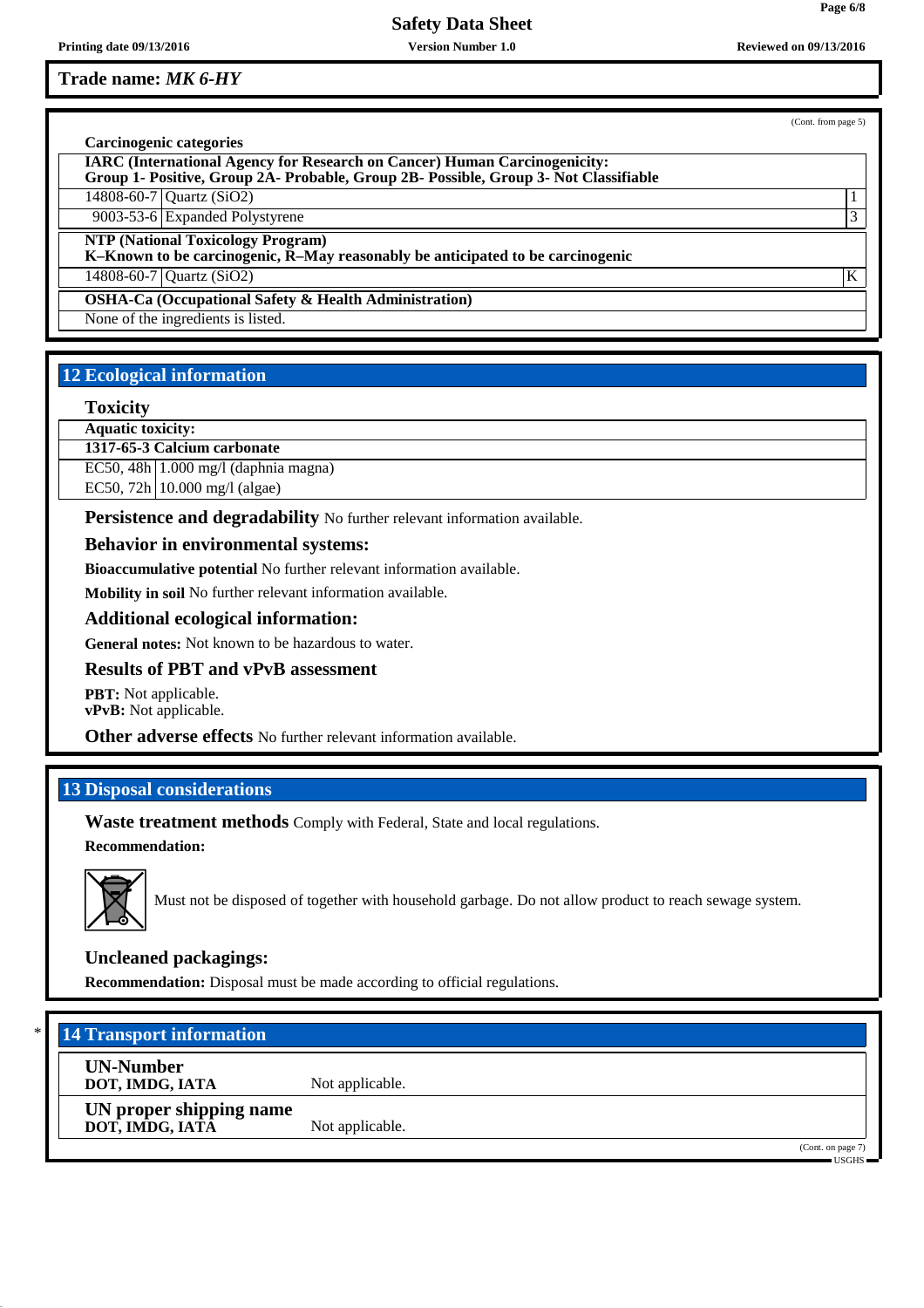**Page 7/8**

**Trade name:** *MK 6-HY*

| Not applicable.                                     |  |
|-----------------------------------------------------|--|
| Not applicable.                                     |  |
| N <sub>0</sub>                                      |  |
| <b>Special precautions for user Not applicable.</b> |  |
| <b>Transport/Additional information:</b>            |  |
|                                                     |  |
| Not Regulated.                                      |  |
| Not Regulated for Canada TDG.                       |  |
| <b>UN</b> "Model Regulation":<br>Not applicable.    |  |
|                                                     |  |

| <b>15 Regulatory information</b>                                                                                                                                                                                            |                   |
|-----------------------------------------------------------------------------------------------------------------------------------------------------------------------------------------------------------------------------|-------------------|
| <b>SARA (Superfund Amendments and Reauthorization Act)</b>                                                                                                                                                                  |                   |
| Section 302/304 (extremely hazardous substances):                                                                                                                                                                           |                   |
| None of the ingredients is listed.                                                                                                                                                                                          |                   |
| Section 313 Reportable Ingredients (Chemicals present below reporting threshold are exempt):                                                                                                                                |                   |
| None of the ingredients is listed.                                                                                                                                                                                          |                   |
| <b>SARA Section 312/Tier I &amp; II Hazard Categories:</b><br>Health Delayed (chronic)<br>Yes<br>Health Immediate (acute)<br>Yes<br>Flammable<br>N <sub>0</sub><br>Reactive<br>N <sub>0</sub><br>Pressure<br>N <sub>0</sub> |                   |
| <b>North America Chemical Inventory Status</b>                                                                                                                                                                              |                   |
| <b>TSCA (Toxic Substances Control Act - United States):</b>                                                                                                                                                                 |                   |
| All ingredients are listed or exempt from listing unless otherwise noted below.                                                                                                                                             |                   |
| <b>CEPA</b> (Canadian DSL):                                                                                                                                                                                                 |                   |
| All ingredients are listed or exempt from listing unless otherwise noted below.                                                                                                                                             |                   |
| <b>Right to Know Ingredient Disclosure:</b>                                                                                                                                                                                 |                   |
| 65996-61-4 Cellulosic Fiber                                                                                                                                                                                                 |                   |
| 9003-53-6 Expanded Polystyrene                                                                                                                                                                                              |                   |
| <b>California Proposition 65</b>                                                                                                                                                                                            |                   |
| <b>Chemicals known to cause cancer:</b>                                                                                                                                                                                     |                   |
| Quartz (SiO2)                                                                                                                                                                                                               |                   |
| Chemicals known to cause reproductive toxicity for females:                                                                                                                                                                 |                   |
| None of the ingredients is listed.                                                                                                                                                                                          |                   |
| Chemicals known to cause reproductive toxicity for males:                                                                                                                                                                   |                   |
| None of the ingredients is listed.                                                                                                                                                                                          |                   |
| Chemicals known to cause developmental toxicity:                                                                                                                                                                            |                   |
| None of the ingredients is listed.                                                                                                                                                                                          |                   |
| <b>Carcinogenicity Categories</b>                                                                                                                                                                                           |                   |
| <b>EPA (Environmental Protection Agency)</b>                                                                                                                                                                                |                   |
| None of the ingredients is listed.                                                                                                                                                                                          |                   |
| TLV-ACGIH (THE American Conference of Governmental Industrial Hygienists)<br>Human Carcinogen - A1 Confirmed, A2 Suspected, A3 Unknown Relevance, A4 Not Classifiable                                                       |                   |
| Quartz (SiO2)                                                                                                                                                                                                               | $\overline{A2}$   |
| NIOSH-Cancer (National Institute for Occupational Safety and Health)                                                                                                                                                        |                   |
| 14808-60-7 Quartz (SiO2)                                                                                                                                                                                                    |                   |
|                                                                                                                                                                                                                             | (Cont. on page 8) |